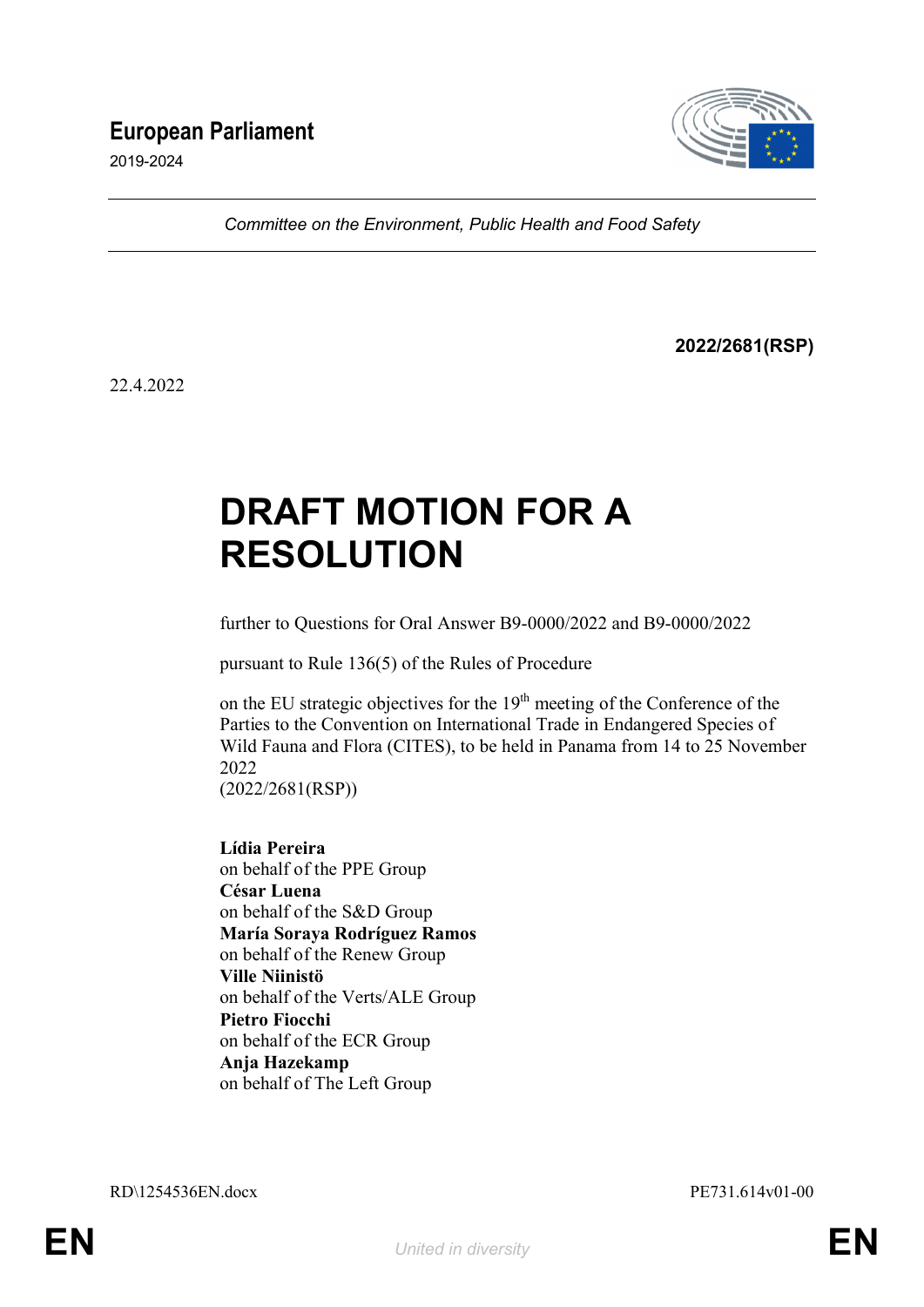#### **B9-0000/2022**

**European Parliament resolution on the EU strategic objectives for the 19th meeting of the Conference of the Parties to the Convention on International Trade in Endangered Species of Wild Fauna and Flora (CITES), to be held in Panama from 14 to 25 November 2022 (2022/2681(RSP))**

#### *The European Parliament*,

- having regard to the unprecedented global decline of nature, which is the direct result of human activity and which is threatening around 1 million animal and plant species with extinction<sup>1</sup>,
- having regard to the key function of forests, which provide a habitat for more than 80 % of the world's terrestrial biodiversity<sup>2</sup>, offering countless ecosystem services and ensuring a livelihood for many communities, including indigenous people,
- having regard to the important role of oceans as one of the biggest carbon sinks, regulating the climate and absorbing  $CO<sub>2</sub>$  from the atmosphere,
- having regard to marine and coastal biodiversity,
- having regard to the risks that the legal and illegal international trade in wild animals poses to the health of humans and animals,
- having regard to the forthcoming 19th meeting of the Conference of the Parties to the Convention on International Trade in Endangered Species of Wild Fauna and Flora (CITES), to be held from 14 to 25 November 2022 in Panama,
- having regard to UN General Assembly Resolution 75/311 of 26 July 2021 on tackling illicit trafficking in wildlife,
- having regard to the questions to the Council and the Commission on key objectives for the Conference of the Parties to CITES in Panama from 14 to 25 November 2022  $(O-[000000/2022] - B[9-0000/2022]$  and  $O-[000000/2022] - B[9-0000/2022]$ ,
- having regard to Rule 136(5) of its Rules of Procedure,
- A. whereas the vast majority of species in trade are not protected by CITES; whereas international trade in such species remains unregulated, driving wild populations towards extinction;
- B. whereas the destruction of natural habitats and both the illegal and legal trade in and the use of wildlife contributes significantly to biodiversity decline, undermines global

 $\overline{a}$ 

<sup>&</sup>lt;sup>1</sup> Intergovernmental Science-Policy Platform on Biodiversity and Ecosystem Services, *Global assessment report on biodiversity and ecosystem services*, May 2019.

<sup>2</sup> UN Environment Programme (UNEP) and UN Food and Agriculture Organization (FAO), *State of the World's Forests 2020*.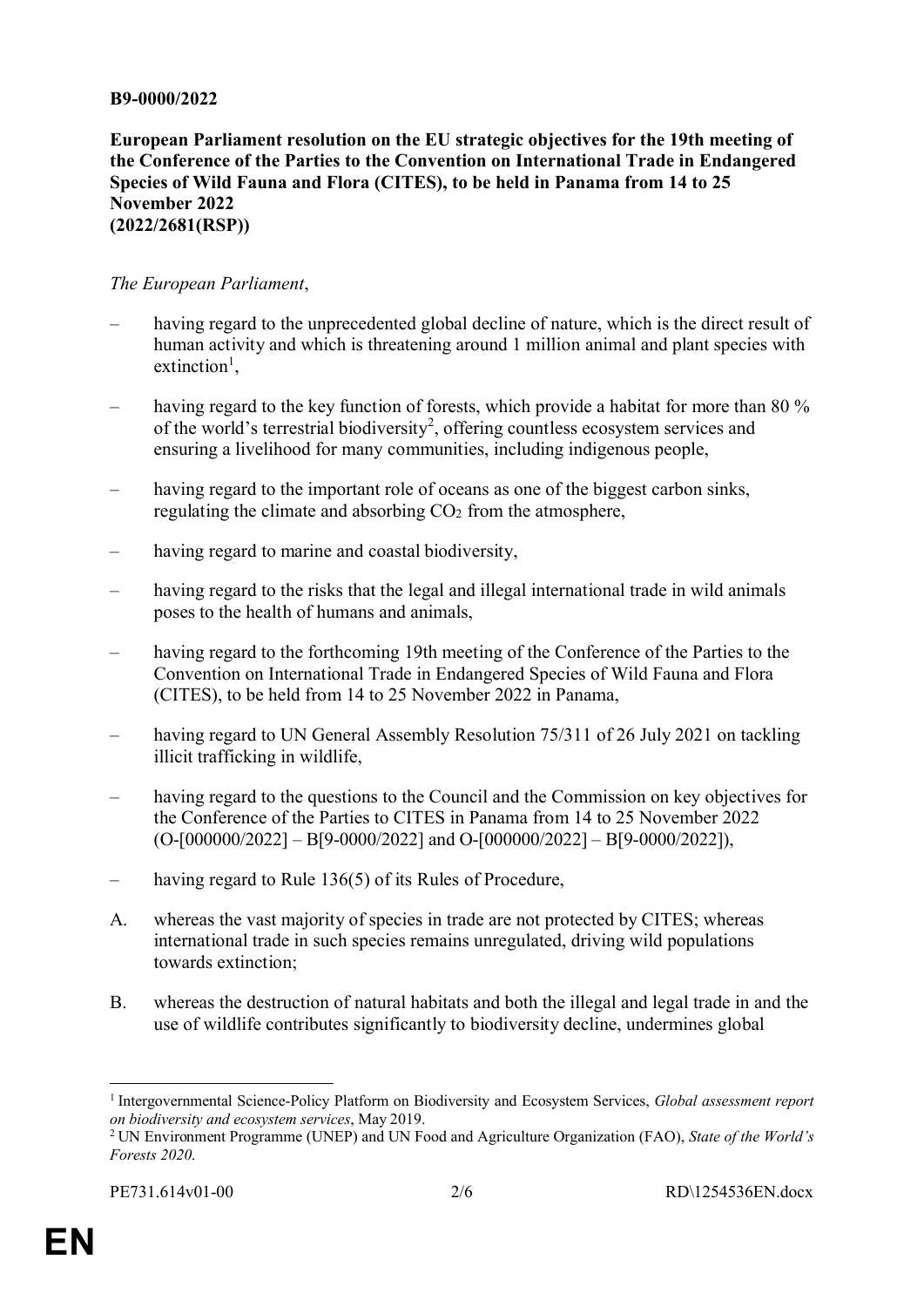efforts to combat climate change and induces corruption;

- C. whereas wildlife trade poses a potentially high risk of the emergence of zoonoses;
- D. whereas the EU is a major hub, transit point and destination for legally and illegally sourced wildlife, whether imported alive or as products;
- E. whereas pelagic shark populations have dropped by 71 % since 1970, and more than 50 % of shark species are threatened or near threatened with extinction<sup>3</sup>;

# *Introduction*

1. Underlines the clear need for a more precautionary approach to the protection of wildlife given the continued threat posed by the wildlife trade to individual animals, species, and human and animal health;

# *Implementation, compliance and enforcement*

- 2. Regrets the inadequate enforcement of bans and restrictions on the trade in protected species due to a lack of capacity and resources dedicated by the parties; calls on all parties to step up their enforcement of the convention;
- 3. Calls on all parties to increase protection for whistle-blowers, who play an essential part in putting a stop to the illegal wildlife trade;
- 4. Insists that transnational wildlife crime should be recognised as serious organised crime, which should be reflected in the allocation of resources and entail the active involvement of specialised police and customs investigation agencies;

# *Decision-making, transparency and reporting*

- 5. Welcomes the annual illegal trade reports as a significant step towards developing a better understanding of wildlife trafficking and urges the EU and all parties to submit them in a timely manner;
- 6. Urges all parties and the EU to ensure transparency in the CITES Secretariat's activities and operations, including by publishing the annual illegal trade reports, and that data is uploaded to the CITES Trade Database;
- 7. Welcomes the amendments to Commission Regulation (EC) No 865/2006 and the revised guidance document on the EU regime governing trade in ivory and urges the Commission to strictly monitor their implementation by the Member States; calls on the Commission and the Member States to transform these rules into legally binding legislation to close the remaining gaps;

# *Funding*

8. Calls on all parties to guarantee sufficient funding for the proper implementation of the entire convention, including its enforcement; calls on the Commission and the Member

 $\overline{a}$ 3 International Fund for Animal Welfare, *Supply and demand: the EU's role in the global shark trade*, 2022.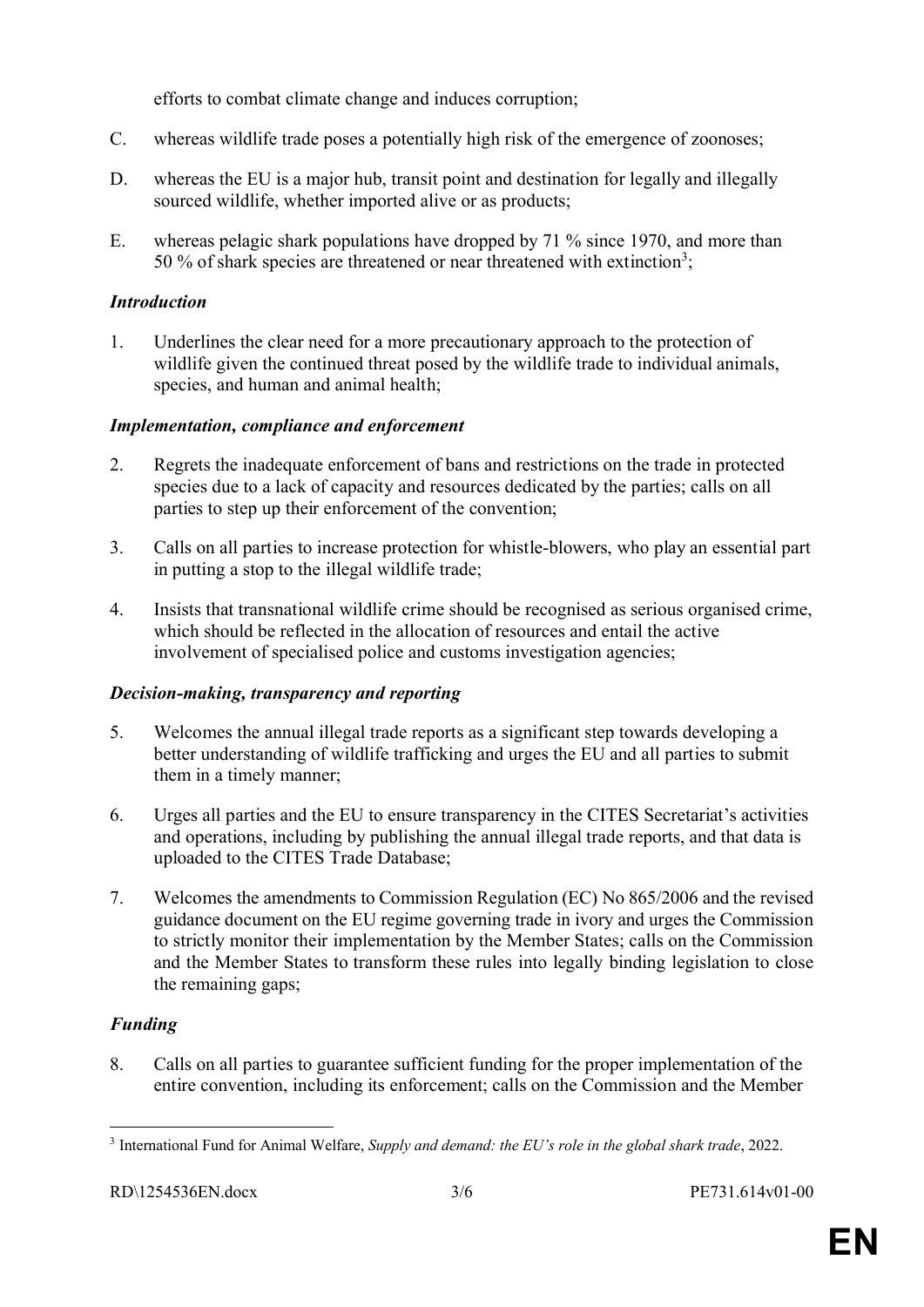States to increase their financial support to the implementation of CITES decisions;

9. Calls for the EU and all parties to the convention to explore mechanisms for ensuring that external funding for CITES decisions is consistent with the priorities of their work programmes;

# *CITES Strategic Vision: 2021-2030*

- 10. Welcomes the recognition of the interlinkages between CITES and the Sustainable Development Goals, the Convention on Biological Diversity and the findings of the Intergovernmental Science-Policy Platform on Biodiversity and Ecosystem Services;
- 11. Urges parties to achieve the aim of ensuring that all trade in wild fauna and flora is legal and sustainable by 2025; emphasises that the goal should be to eliminate illegal trade in CITES-listed wildlife species, not only to reduce it;
- 12. Stresses that CITES decisions should be based on scientific criteria aimed at the conservation of species and on the precautionary principle;

# *Strengthening the EU's role in the global fight against wildlife trafficking*

- 13. Urges the EU to review and expand the existing legislation regulating the wildlife trade to reduce illegal trade by making it illegal to import, export, sell, acquire or buy wild animals or plants that are taken, possessed, transported or sold in violation of the law of the country of origin or transit;
- 14. Reiterates its call for the EU Member States to establish an EU-wide positive list of exotic animals that can be kept as pets without harm to populations in the wild and to European biodiversity;
- 15. Urges the Commission and the Member States to take urgent action in the framework of its commitments outlined in the EU biodiversity strategy to ban the import of hunting trophies derived from CITES-listed species;

# *EU Action Plan against Wildlife Trafficking*

- 16. Welcomes the revision and continuation of the EU Action Plan against Wildlife Trafficking; calls on the Commission to publish it without delay;
- 17. Calls on the Commission and Member States to tackle both online and offline trade in the revised EU Action Plan against Wildlife Trafficking, ensuring that wildlife cybercrime is given the same level of priority as other cybercrimes that threaten human health, the economy, security and education;

# *Organised crime, cybersecurity and confiscated animals*

- 18. Urges the Commission and the Member States to promote the development and adoption of an ambitious and robust protocol under the UN Convention against Transnational Organized Crime, which would include a provision criminalising the import of and trade in wildlife that has been taken illegally from its country of origin;
- 19. Strongly welcomes the proposal for the revision of the Environmental Crime Directive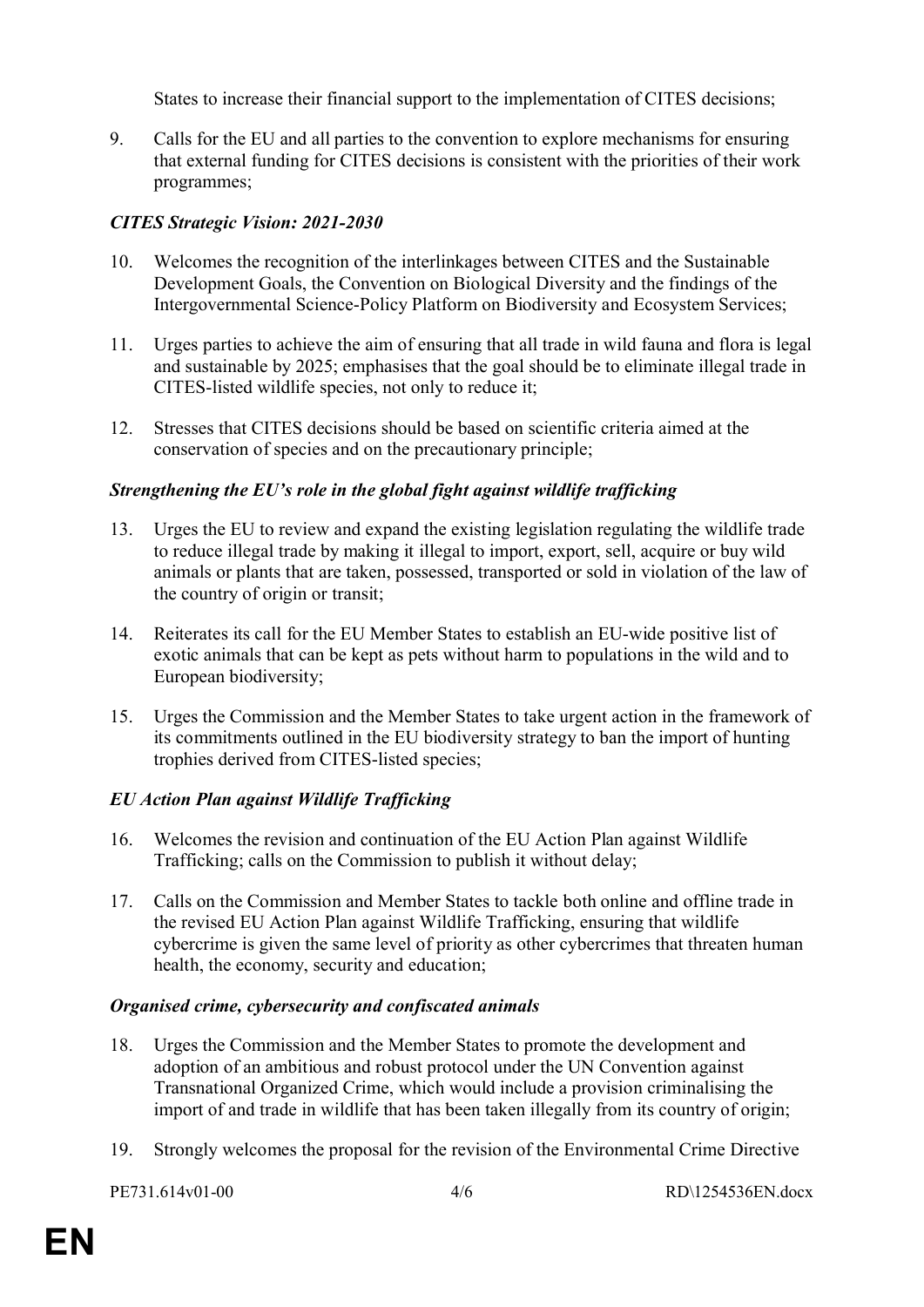(2008/99/EC) to include most forms of environmental crime offences and additional penalties and sanctions;

#### *One Health approach and role of CITES in reducing the risk of future zoonotic disease emergence associated with the international wildlife trade*

- 20. Expresses its deep concern about the increasingly frequent emergence and spread of zoonotic diseases that are transferred from animals to humans (anthropozoonoses);
- 21. Emphasises the important role that CITES should play in preventing future pandemics as the international wildlife trade regulator;
- 22. Calls for the adoption of a new resolution that encourages parties to adopt a One Health approach to wildlife use and trade when implementing the convention, and to undertake appropriate risk analyses with respect to animal, human and environmental health;

#### *Amendments to the CITES Appendices*

- 23. Expresses its strong support for the listing proposals submitted by the EU and its Member States;
- 24. Calls for the EU and all parties to CITES to adhere to the precautionary principle with regard to species protection in all their formal positions on working documents and listing proposals, taking account, in particular, of the user-pays principle, the principle of preventive action and the ecosystem approach;
- 25. Supports the recommendations to strengthen the conservation of species, including sharks and rays, marine turtles, seahorses, Tibetan antelope and saiga antelope;

#### *Species-specific matters*

#### *Sharks*

- 26. Welcomes the Commission proposal for a Council decision which includes an Appendix II proposal that would bring the entire family of hammerhead sharks under CITES regulation;
- 27. Urges the EU to support the proposal led by the host country of the 19th meeting of the Conference of the Parties, Panama, to list requiem sharks (family *Carcharhinidae*) in Appendix II;

#### *Big cats*

- 28. Urges the EU to establish a Big Cat Species Conservation Fund that would, inter alia, support the implementation of recommendations arising from the CITES Big Cat Task Force Decisions;
- 29. Urges all parties to prohibit trade in the five species in the *Panthera* genus (tigers, lions, jaguars, leopards and snow leopards), which have an unfavourable conservation status varying from 'near threatened' to 'endangered';

#### *Trade in live African elephants*

| RD\1254536EN.docx |
|-------------------|
|-------------------|